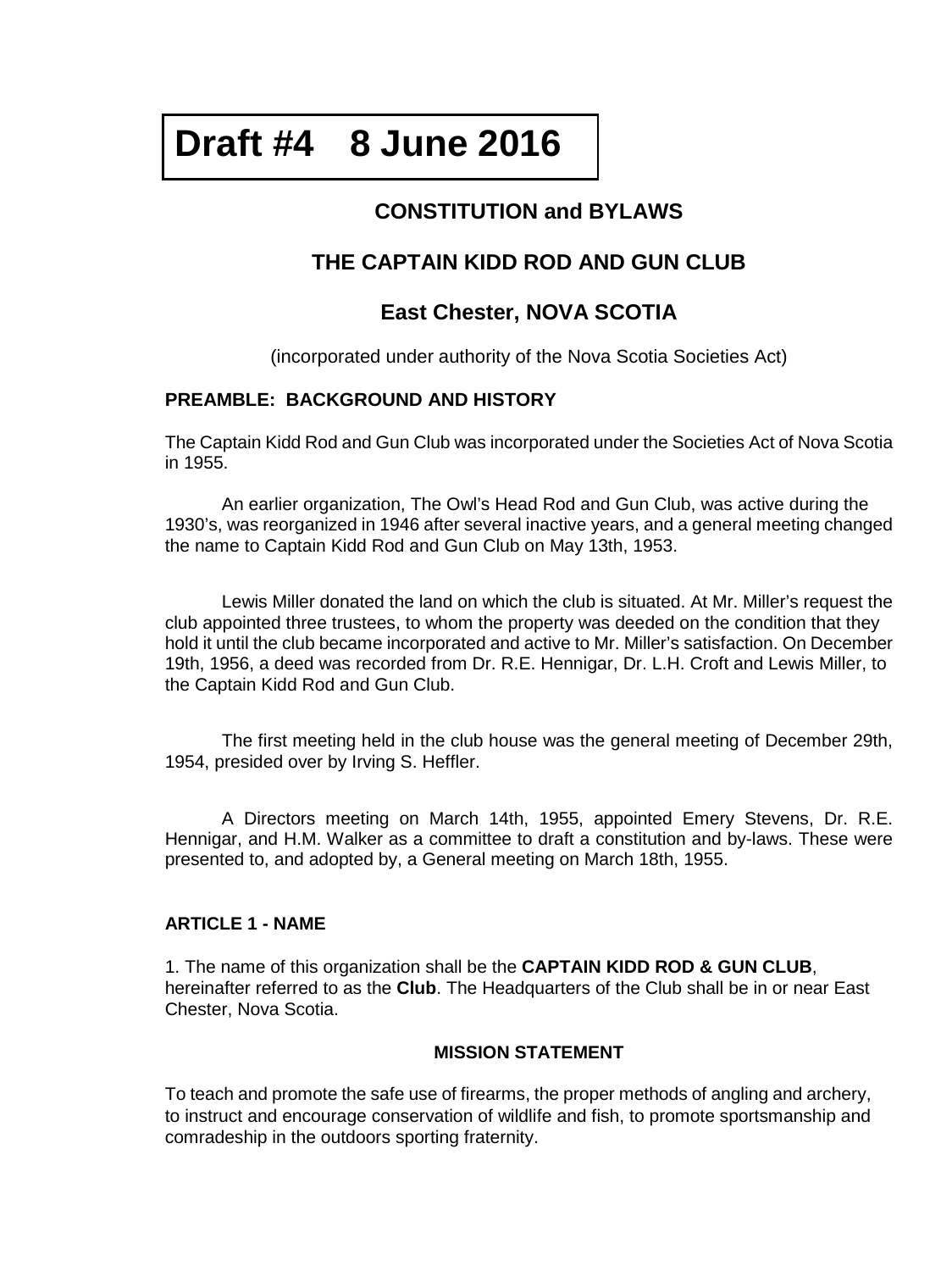## **ARTICLE 2 - OBJECTIVES**

- 1. The objectives of the Club shall be:
	- a. To encourage among the members, outdoor sport and recreation, in particular, sport fishing, hunting, marksmanship and competitions involving same;
	- b. To provide clubhouse and range facilities which shall be available to all members in good standing and in accordance with Article 3;
	- c. To instruct members and prospective members in the proper handling, care and safe use of firearms;
	- d. To conduct club and interclub competitions in shooting, fishing and other such activities;
	- e. To offer social activities; and
	- f. To fund-raise for the purpose of carrying out the aforementioned activities;

#### **ARTICLE 3 - MEMBERSHIP**

- 1. General:
	- *a.* Membership in the Club is open to any individual whose application is acceptable to the Executive, Directors and Regular Members.
	- *b.* Each class of membership shall have the rights and privileges as described by the respective sections below.
	- *c.* Membership Dues shall be fixed and determined from time to time by the General Membership upon recommendation of the Executive and Directors.

#### **SECTION 1 - Regular Membership**

- 1. The requirements for Regular Membership in the Club are as follows:
	- a. Shooting applicants must:
		- i. Hold and produce a valid Possession and Acquisition License, (PAL) (or other instrument according to legislation in effect at the time of application) or,
		- ii. Range use, both Indoor and Outdoor, is restricted to the class or classes of firearms authorized by the PAL held by the Member;
		- iii. Archers and anglers shall have access to all the club facilities save, that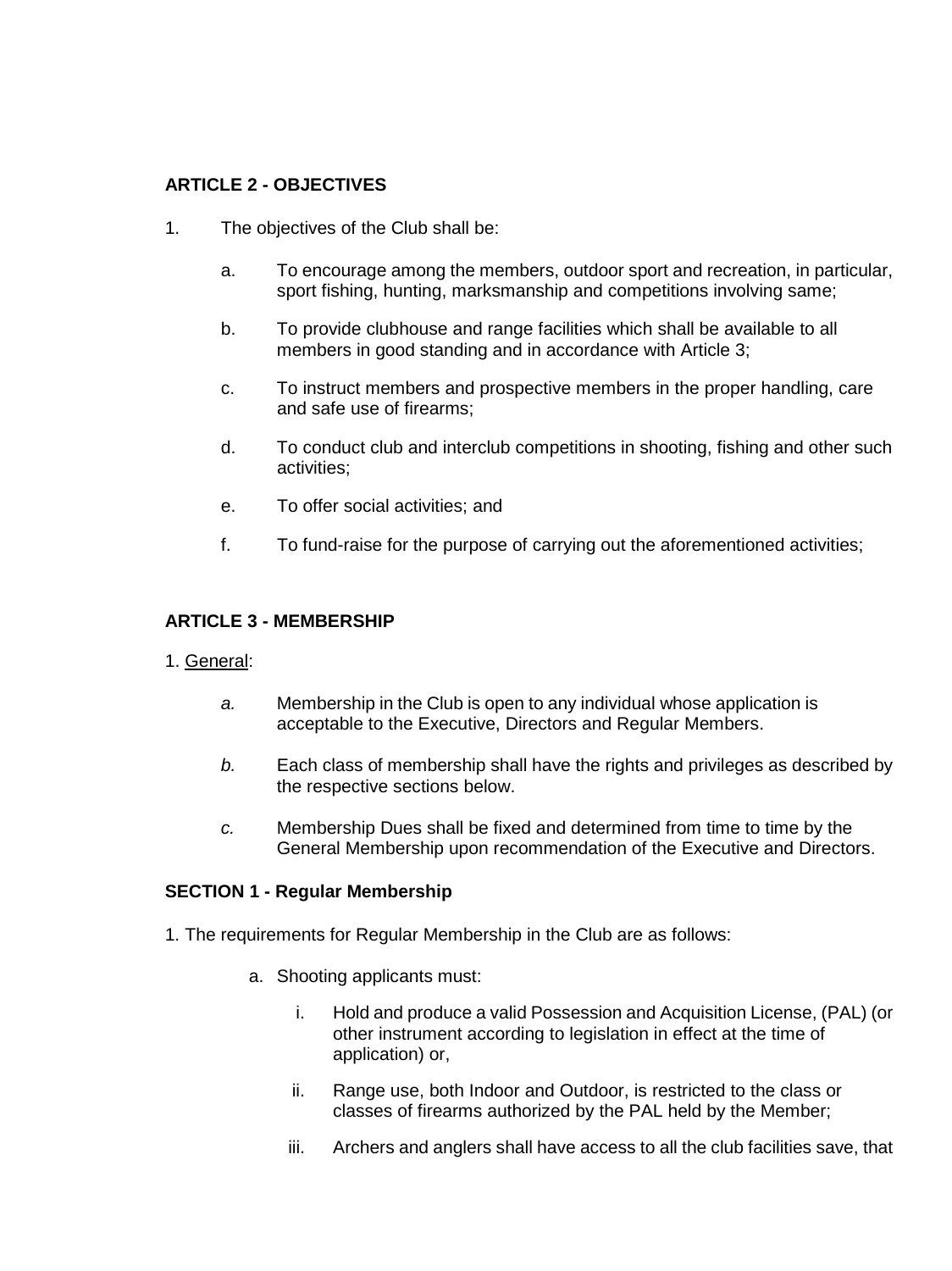they shall not use the range for firearm practice unless they possess a valid PAL or equivalent;

- b. Each application for membership should include the names of one (1) sponsoring Regular Member; (this sponsor is vouching for the character and integrity of the applicant);
- c. if a prospective member is not sponsored per sub-paragraph b., a member of the Executive Committee may hold a personal interview with the applicant, then make a recommendation to the membership for approval or rejection of the application; and,
- d. New Regular Membership shall be limited to those who have been proposed and seconded by Regular Members of the Club, and whose application has been approved at a General Meeting. A NO vote by five members shall constitute rejection of the application.

## **SECTION 2 - Honorary Membership**

1 In recognition of exceptional services rendered, an individual may be granted an Honorary Membership to the Club with full privileges. Candidates for Honorary Membership shall be proposed by the Directors and voted on by the Regular and Honorary Members at a General Meeting. A simple majority vote to accept or reject is required.

2 Honorary members do not pay dues.

## **SECTION 3 - Social Membership**

1. Social membership in the Club may be offered by invitation first to former members of the Club and second to certain members of the community whose membership in the club is deemed beneficial to the Club's future.

The name of proposed nominees will be presented to the membership for a vote prior to contacting the individual. If rejected by 5 votes the nomination shall be withdrawn.

- 2. Social Members do not have Range privileges.
- 3. Social Members may attend all meetings of the Club but do not have voting privileges.

4. Social Membership status may be reviewed annually by the executive, who will advise the membership of any recommended change.

#### **SECTION 4 - Junior Membership**

The club encourages the involvement of junior members who must be sponsored by a relative or friend who is a Regular or Honorary Member in good standing. Junior members are accepted from the age of 12 to 18 years inclusive. The member sponsoring the junior member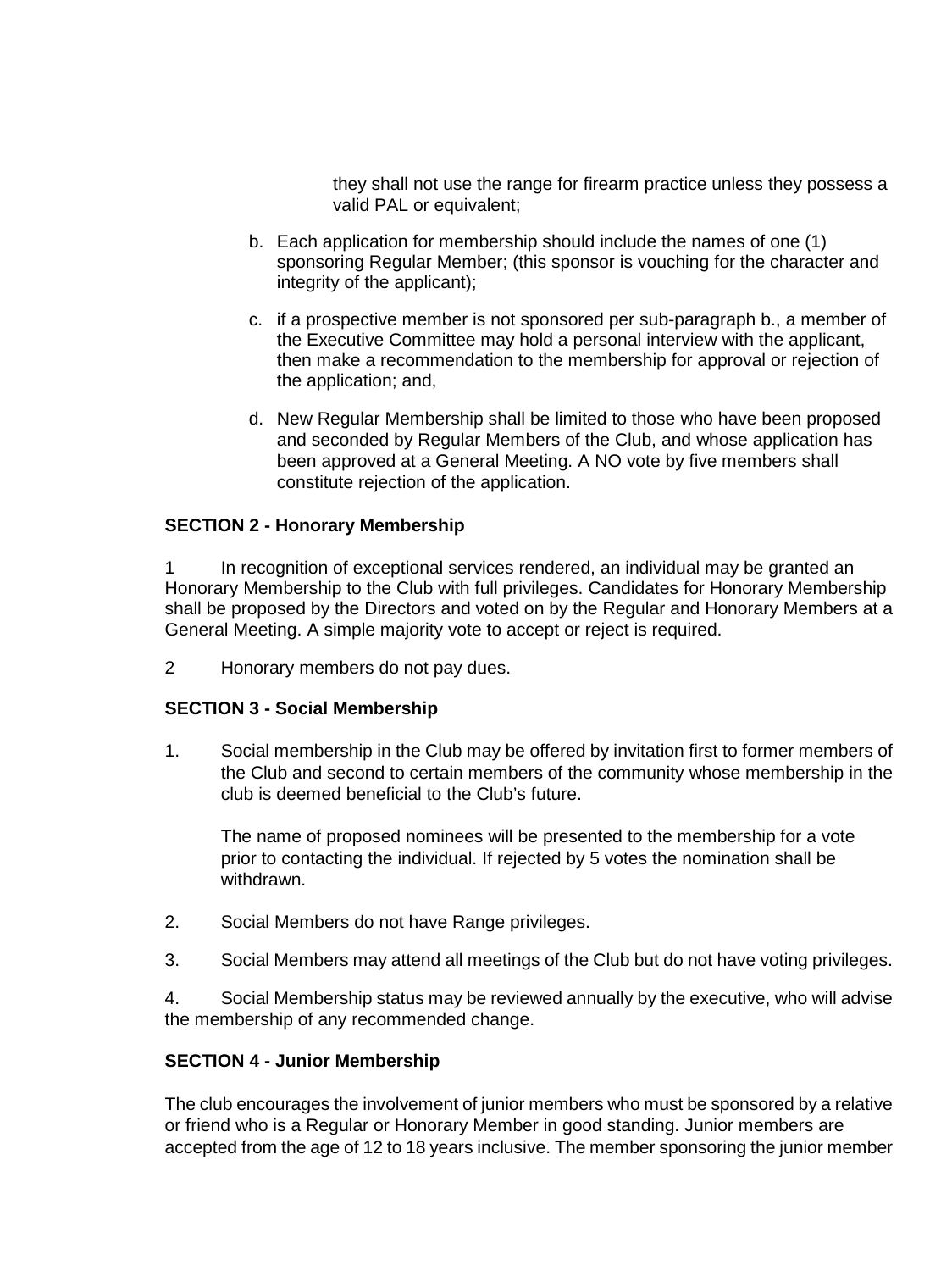shall be responsible for their actions and safety while attending club functions. Junior members are not eligible to hold office or to vote during meetings.

## **ARTICLE 4 - ORGANIZATION AND ROLES**

1. There shall be from thirteen (13) to fifteen (15) Directors including the above mentioned Executive Committee.

Directors are proposed and approved by the Membership at the Annual General Meeting or at such time as needed to fill a vacancy where it is not advisable to wait for the next Annual Meeting.

The role of the Directors is to provide advice and direction to the Executive in matters relating to the operations of the Club. Directors are expected to play an active role in the operations of the Club, including, but not limited to, occupying positions as Chairpersons of the various Standing Committees and Ad-hoc Committees as required.

Standing Committees shall be appointed at the first meeting of the Directors following the Annual Meeting. The Chairs of these committees shall be Directors. A Chair of the Directors shall be elected by the Directors at this same meeting.

The Directors in their capacities as Committee Chairs shall have power to enact rules and regulations pertaining to conduct of members, activities, ranges, special events, competitions, etc...

A list of current Standing and Ad-hoc Committees appears at Annex A to this document.

2. The Officers of the Club, to be elected at the Annual General Meeting from the slate of Directors, shall consist of a:

President,

He / she shall preside at all meetings (Monthly, Annual, Special and of the Executive Committee and Directors). He / she shall have general and active management of the business of the Club. He / she shall be an Ex-officio member of all Standing Committees.

- 1<sup>st</sup> Vice-President, and
- 2<sup>nd</sup> Vice President,

In order, he / she shall be vested with all the powers and shall perform all the duties of the President solely in the absence of the latter.

Secretary, and

He / she shall attend all meetings of the Directors and of the Executive Committee and shall record all votes and minutes of all proceedings in a book to be kept for that purpose. He / she shall, with the President, make the arrangements for Directors, Monthly and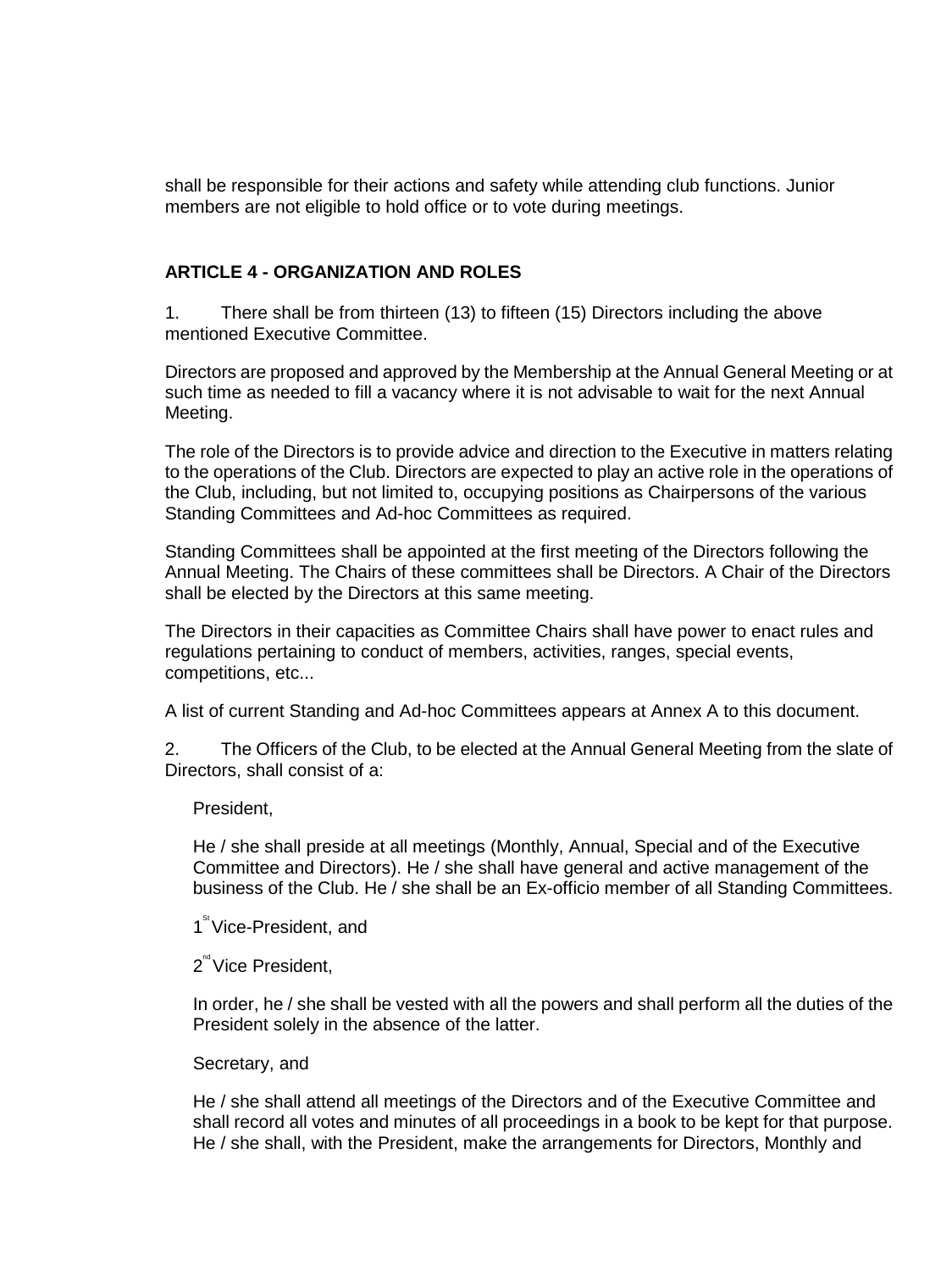Annual Meetings. He / she shall receive and manage all Club correspondence. The Secretary shall maintain the list of Members.

Treasurer.

He / she shall maintain the records and accounts of the Club and submit Income/Expense Reports and Balance Sheets on a monthly and annual basis. The Treasurer shall coordinate with the Audit Committee to provide such items as books of account, statements and other as required.

3. They shall be known as the Executive Committee. Secretary and Treasurer may be held by the same member. The President shall chair this committee.

4. At least 50% of the Executive (2 of 4, or 3 of 5) and at least 50% of the Directors must reside for at least six (6) months annually in the Municipality of the District of Chester.

#### **ARTICLE 5 - MEETINGS**

Meetings shall be conducted following, in general, Robert's Rules of Order, a Summary of which is found at Annex B to this document.

1. Annual Meeting:

The Annual Meeting of the Club shall, weather permitting, be held during the month of January each year.

Order of Business: The order of business for the Annual Meeting shall be:

- a. Opening of the meeting;
- b. President's remarks;
- c. Reading and adoption of the Minutes of the previous Annual Meeting;
- d. Business arising from the Minutes;
- e. Receiving and adoption of the Secretary's report;
- f. Receiving and adoption of the Treasurer's report;
- g. Receiving and adoption of the Committee Chairmen's reports;
- h. The transaction of any business provided for in the notice of meeting;
- i. Receiving and adoption of the Nominating Committee's report;
- j. Election of the slate of Directors;
- k. Election of the Officers / Executive from the slate of Directors;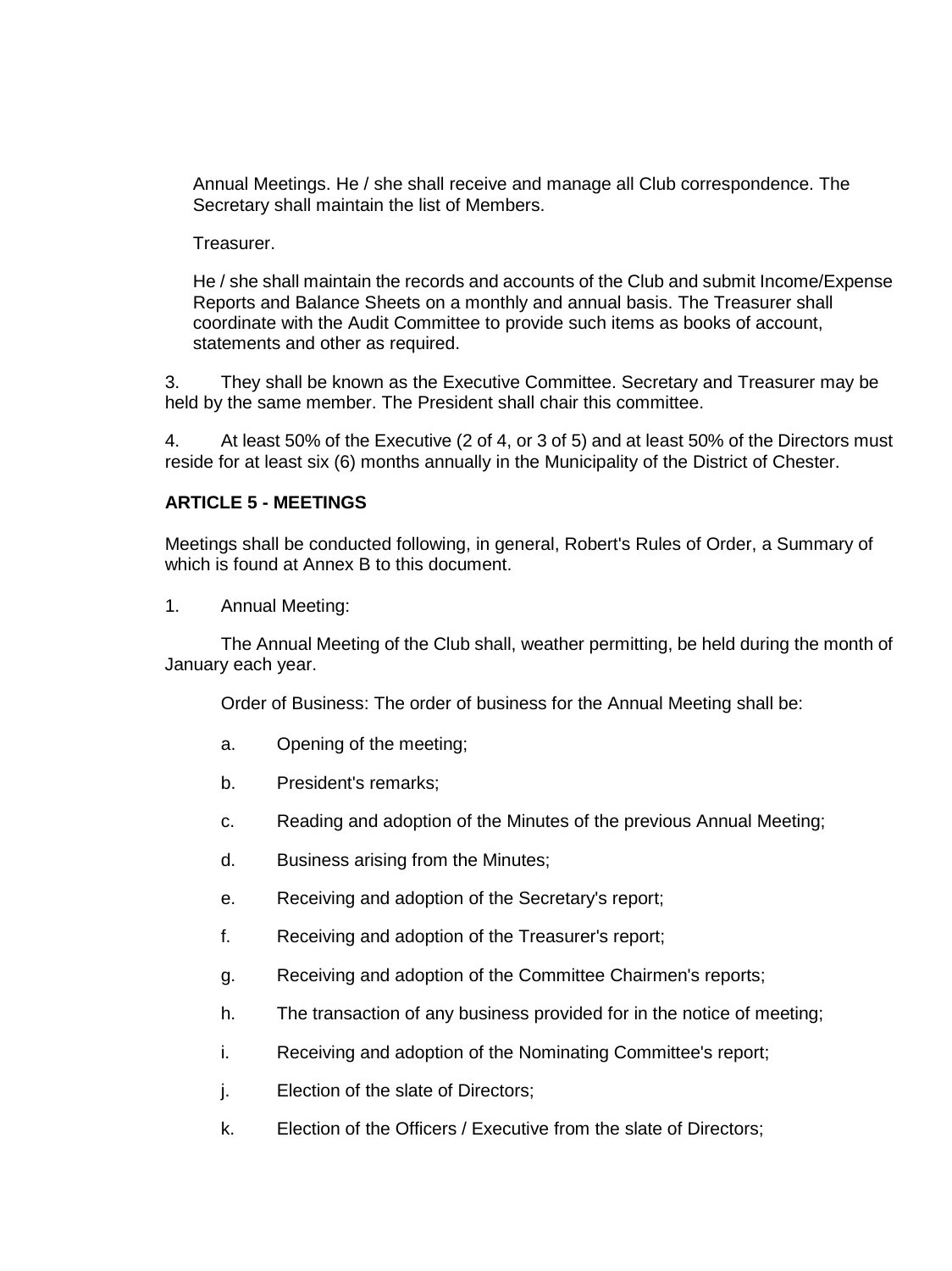- l. The setting of dues for the current year;
- m. Other new business, and;
- n. adjournment.
- 2. Monthly Meetings:

Monthly Meetings shall be held on the second Wednesday of each month, subject to cancellation or postponement due to circumstances of weather or other reasonable causes.

The agenda for monthly meetings shall be as follows:

- a. Call to order;
- b. Reading and adoption of the Minutes of the previous Monthly Meeting;
- c. Correspondence;
- d. Committee reports;
- e. Financial report;
- f. Consideration of applications for membership
	- 1. First meeting applications, introduction
	- 2. Second meeting applications and vote to accept/reject
- g. Old business arising from the Minutes of the previous Meeting
- h. New business
- i. Adjournment
- 3. Nominating Meeting:

The October regular monthly meeting will strike a Nominating Committee to canvass members to nominate for the selection of Directors. Prospective Directors will be canvassed for acceptance of nomination and advised that their nomination may include the responsibility to Chair one of the Standing Committees. The period for nominations shall run from October until the regular monthly meeting in December. Nominations may be accepted by the Nominating Committee at the October, November and December meetings or by e-mail during that period.

4. Director's Meetings:

Directors meetings will be set up and chaired by the President, usually the week prior to the Monthly meeting;

5. Executive Meetings:

Executive Meetings may be called at any time by the President, but are generally held the week prior to the Monthly meeting in conjunction with the Director's Meetings.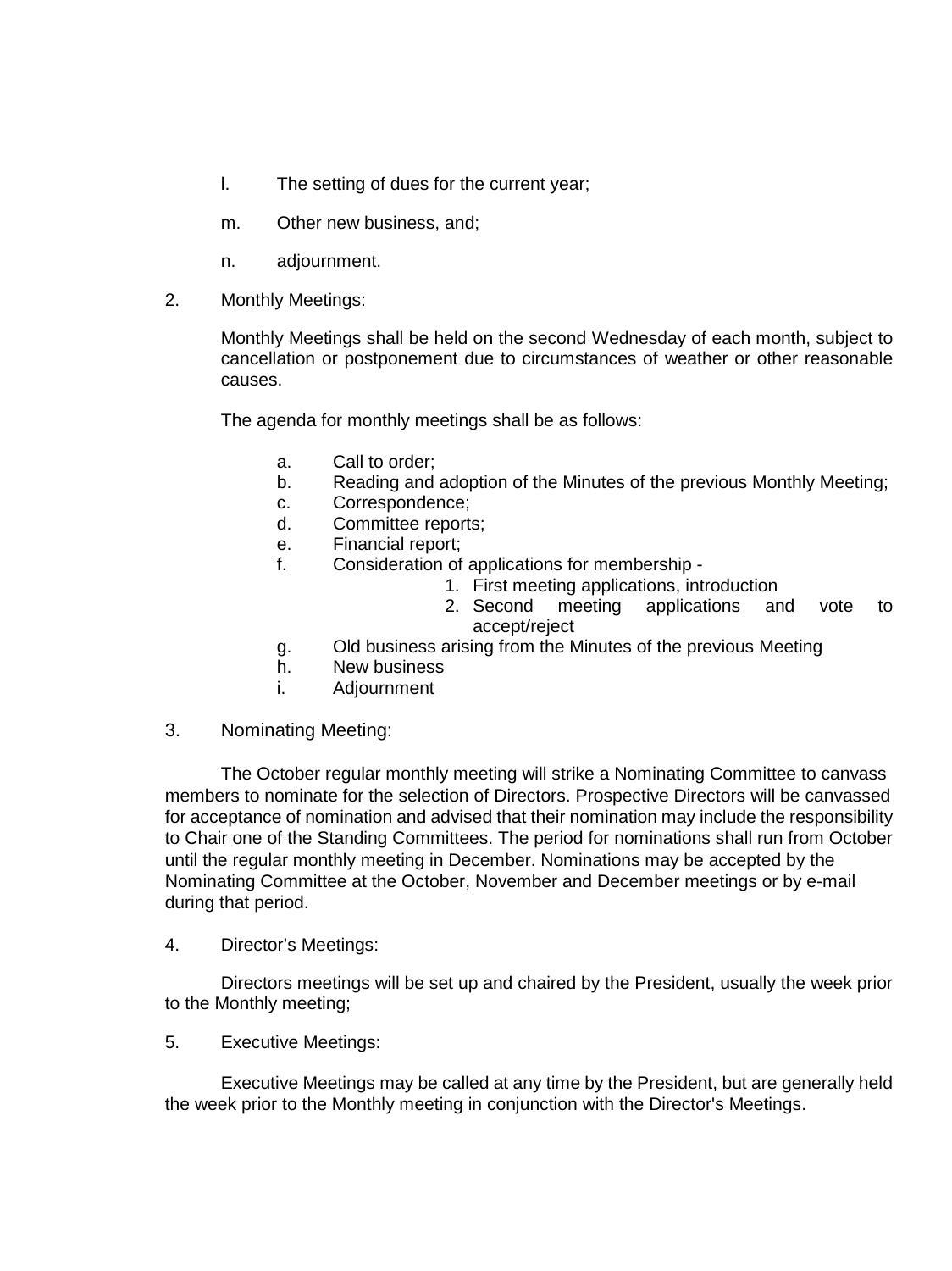#### 6. Special Meetings:

Special Meetings may be called at any time by the President, the Executive Committee, Directors or upon a demand in writing signed by not less than three members. The purpose of the Special Meeting must be clearly identified by the requestor(s) and the date and time fixed not less than four (4) and not more than six (6) weeks hence, and communicated or announced to the membership at a Monthly meeting or by electronic means (e-mail and/or posting on the Club web-site )

## 7. Quorums:

- a. Monthly / Annual / Special Meeting Seven (7) eligible voting members
- b. Executive / Directors Meetings Two (2) members of the Executive and five (5) **Directors**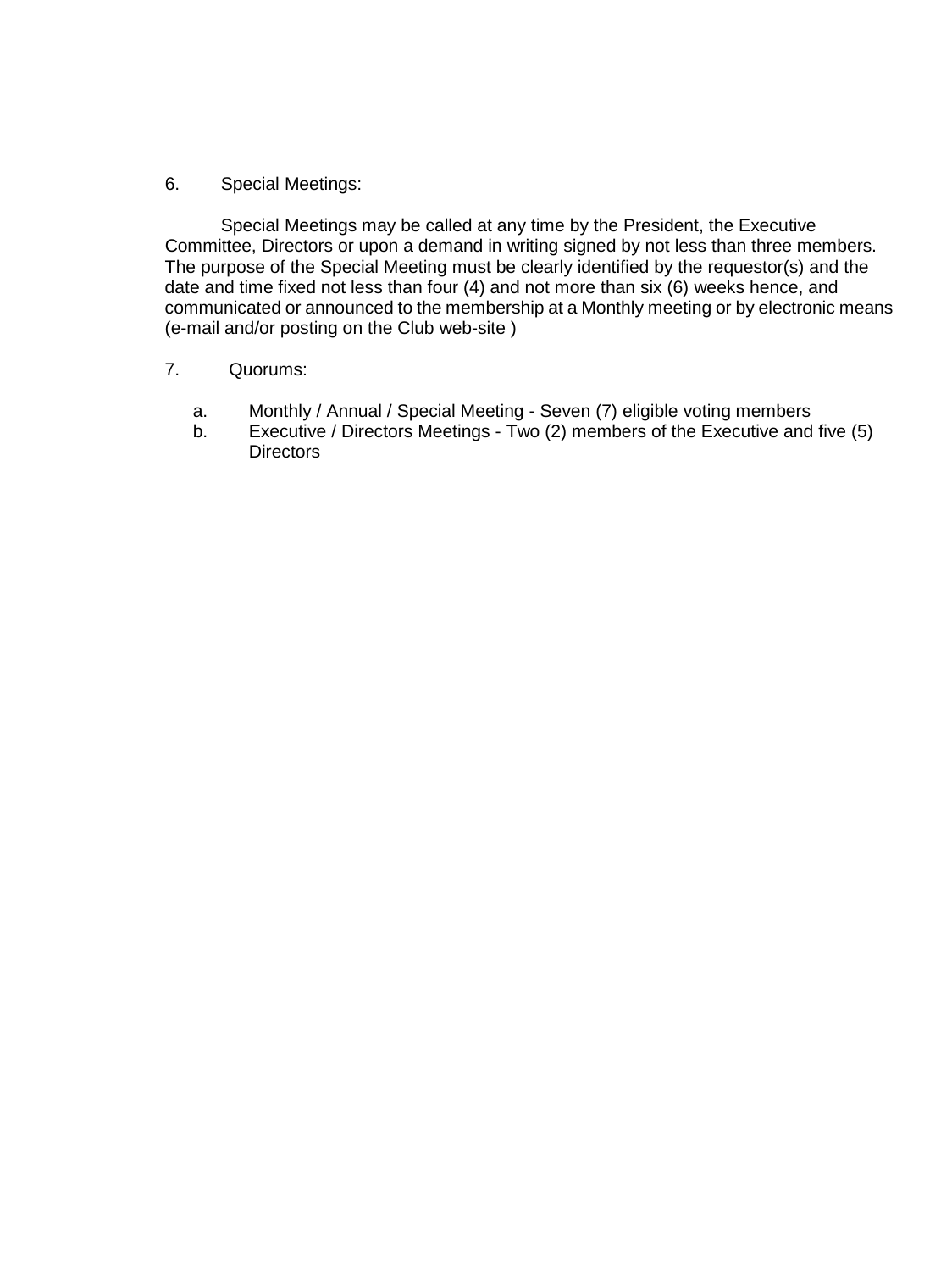# **ARTICLE 6 - DISCIPLINE**

#### 1. Misconduct:

Misconduct can take many forms including, but not restricted to:

- a. Abusive or insulting language or behaviour directed at another member or guest;
- b. Misuse or destruction of Club premises or property;
- c. Unsafe handling of a firearm whether or not involving a Negligent or Accidental Discharge:
- d. Fraud or attempted fraud with respect to monetary or other interests of the Club.

Should any member prefer charges of misconduct against another member, the Directors shall, by random draw, appoint a 3-member Ad-hoc Disciplinary Committee from within the Directors to investigate and hear any evidence against and in defence of the accused member. In addition, an Advocate for the accused member shall be appointed in the interest of fairness to the accused member. The Disciplinary Committee shall recommend to the Executive and Directors any disciplinary action, if any, to be taken.

If disciplinary action is recommended, then a Special Meeting of the complainant, the accused, and the Directors shall be called to hear any arguments for and against. The Directors may then immediately, or at a later time, by simple majority vote, impose an appropriate penalty which may include suspension of Club privileges for a determined period of time, probation with conditions or of expulsion from the Club.

# **ARTICLE 7 - FINANCE**

1. Annual Dues:

Annual dues are to be paid at the Annual General Meeting and must be paid in full by the end of February to remain in good standing for the current fiscal year. Associate and Social Members will pay full membership dues.

#### 2. Expenditures:

a. Dues and donations received from all sources shall be used for the general operation and welfare of the Club.

b. From time to time, the club will conduct such fund raising activities as are deemed necessary to ensure a positive financial position.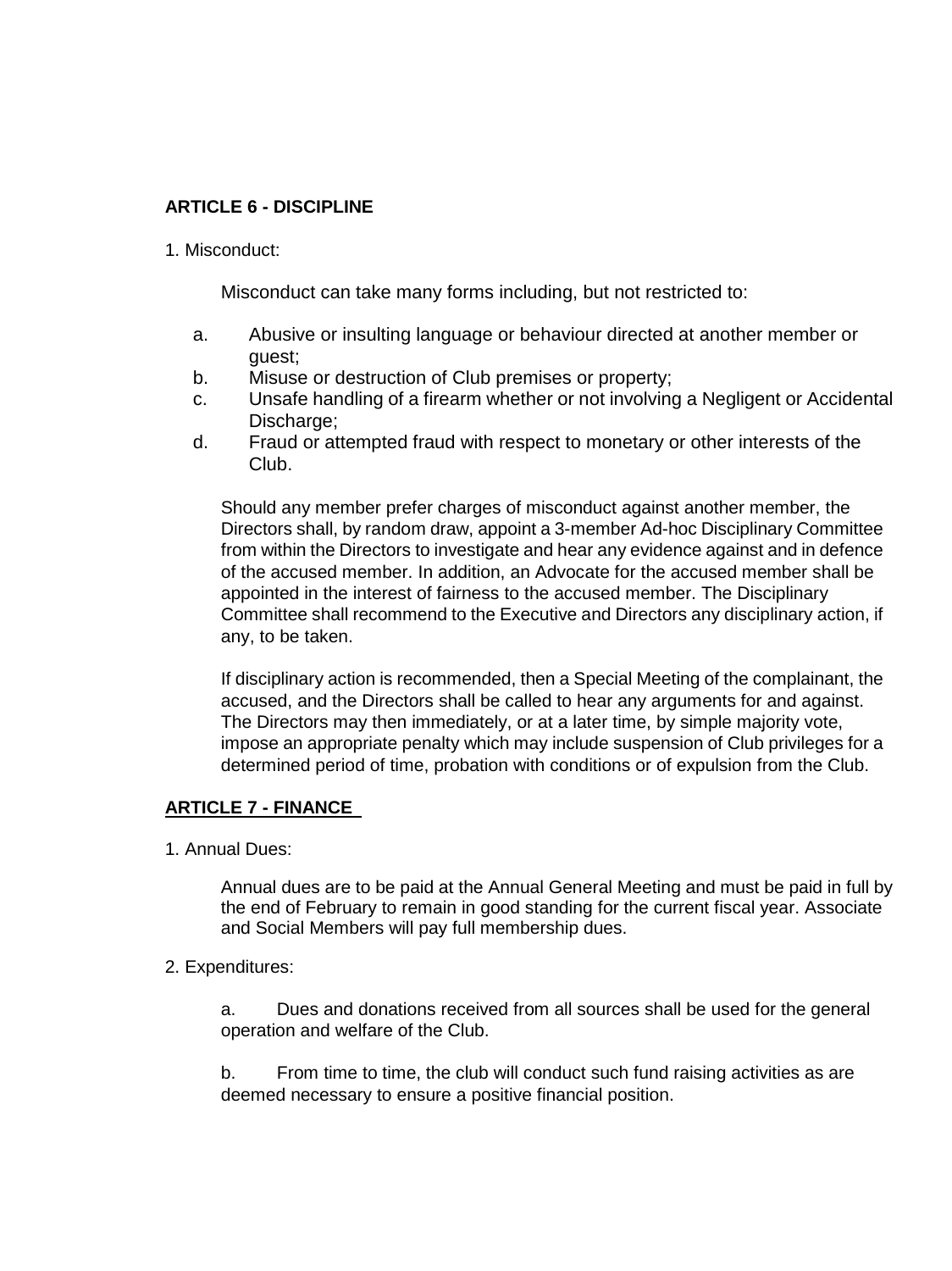c. All capital projects exceeding \$1,000.00 shall be budgeted in detail and must have a minimum of two (2) independent quotes.

d. Directors may vote to approve capital projects up to a value of \$3,000.00 not more than four (4) times per calendar year.

e. In accordance with subparagraph d., further projects of \$3,000.00 and less require approval by the general membership, as will ALL projects exceeding \$3,000.00 in value.

f. The Executive Committee shall have discretion to approve expenditures up to \$500.00

- g. All expenditures are subject to review by the Directors.
- 3. Signing Authority:

All cheques, official documents and negotiable securities must be signed by two of the following Officers of the Club:

- a. The President;
- b. The 1<sup>\*</sup>Vice-President or 2<sup>nd</sup> Vice President;
- c. The Treasurer; or,
- d. The Secretary.
- 4. Fiscal Year:

The fiscal year of the Club shall coincide with the Calendar Year.

## **ARTICLE 8 - BY-LAWS**

1 By-laws may be established by the Directors and approved by the membership for the governing of the Club's activities, exclusive of rules and regulations for meets, competitions and awards.

2 Rules of Procedure will govern all other operations of the club. These rules will be compiled and posted in an easily accessible place for the membership. Rules of Procedure may be redefined as circumstances provide to allow the club to proceed in the most efficient way possible. Notice of change to the By-Laws or Rules of Procedure can be addressed through new business at regular meetings.